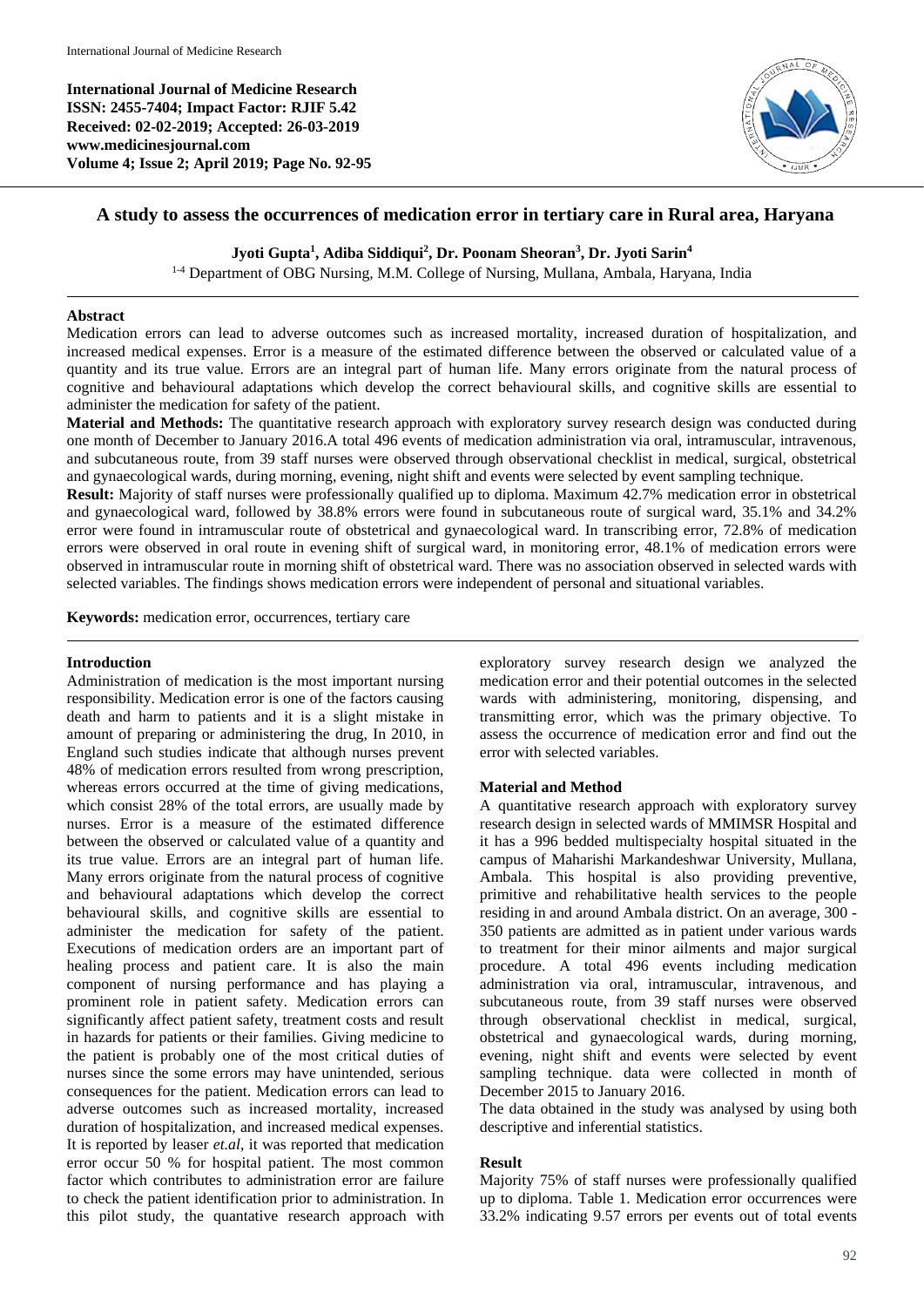observed. Table:2. Maximum 42.7% medication errors were observed in oral route in medical, surgical, obstetrical and gynaecological ward, followed by 38.8% errors were found in subcutaneous route of surgical ward, 35.1% and 34.2%

error were found in intramuscular route of obstetrical and gynaecological ward. Table: 3. there was no association observed in selected wards with selected variables.

Table 1: Frequency and percentage distribution of staff nurses according to selected Variables N = 39

| Sr. No.          | <b>Selected Variables</b>                                     | f                           | $\frac{0}{0}$ |
|------------------|---------------------------------------------------------------|-----------------------------|---------------|
| 1.               | Personal variable Professional Qualification                  |                             |               |
|                  | <b>GNM</b><br>1.1                                             | 29                          | 75.0%         |
|                  | <b>Basic Nursing</b><br>1.2                                   | 1                           | 2.0%          |
|                  | 1.3<br>Post Basic Nursing                                     | 9                           | 23.0%         |
| $\overline{2}$ . | Duration of work experience                                   |                             |               |
|                  | 2.1 less than 2 years                                         | 28                          | 71.7%         |
|                  | 2.2 3-6 years                                                 | 11                          | 28.3%         |
| 3.               | Have you ever committed any medication error.                 |                             |               |
|                  | 3.1 Yes                                                       | $\overline{4}$              | 10.3%         |
|                  | $3.2$ No                                                      | 35                          | 89.7%         |
| $\overline{4}$ . | Have you attend any workshop on medication error.             |                             |               |
|                  | 4.1 Yes                                                       | $\Omega$                    | $\Omega$      |
|                  | 4.2 No                                                        | 39                          | 100%          |
|                  | Situational variables Shift                                   |                             |               |
| 5.               | 5.1 Morning                                                   | 14                          | 35.8%         |
|                  | 5.2 Evening                                                   | 13                          | 33.5%         |
|                  | 5.3 night                                                     | 12                          | 30.7%         |
| 6.               | Staff patient ratio in ward.                                  |                             |               |
|                  | 6.11:2                                                        | $\Omega$                    | $\Omega$      |
|                  | 6.21:10                                                       | 37                          | 94.8%         |
|                  | 6.31:5                                                        | $\mathcal{D}_{\mathcal{L}}$ | 5.2%          |
| 7.               | Faced any interference while doing medication administration. |                             |               |
|                  | 7.1 Yes                                                       | 23                          | 59.0%         |
|                  | 7.1.1 Phone Call                                              | 10                          | 25.6%         |
|                  | 7.1.2 Patient Calling                                         | 9                           | 23.0%         |
|                  | 7.1.3 Staff Interference                                      | $\overline{4}$              | 10.2%         |
|                  | $7.2$ No                                                      | 16                          | 41.0%         |

Data presented in table 1 shows that total staff nurses were 39, Maximum of (75.0%) staff nurses were professionally qualified up to diploma. Maximum of staff nurses (71.7%) had experience less than 2 years. All the nurses (100%) had never attended any workshop related to medication error. As

per shift practices of one third (35.8%) of staff nurses were observed in morning shift. Majority (94.8%) of staff nurse patient ratio were i.e. 1:10, more than half (59.0%) staff nurses had face Interference during the time of medication administration.

**Table 2:** Route wise frequency and percentage distribution of medication errors selected ward N=496

| <b>Routes</b> | Items in<br>observational<br>$n=124$ |     | <b>Total Numbers</b><br>of Step | Total Number of<br><b>Correct Practices</b> | <b>Total Number of</b><br><b>Incorrect Practices</b> |               |  |
|---------------|--------------------------------------|-----|---------------------------------|---------------------------------------------|------------------------------------------------------|---------------|--|
|               | checklist                            |     |                                 |                                             |                                                      | $\frac{0}{0}$ |  |
| Oral          | 21                                   | 124 | 2604                            | 1490                                        | 1114                                                 | 42.7          |  |
| Intramuscular | 33                                   | 124 | 4092                            | 2711                                        | 1381                                                 | 33.7          |  |
| Intravenous   |                                      | 124 | 3844                            | 2533                                        | 1311                                                 | 34.1          |  |
| Subcutaneous  | 30                                   | 124 | 3720                            | 2778                                        | 942                                                  | 25.3          |  |

Data presented in table2 shows that total 496 events were observed out of that 42.7% of medication errors were observed in oral route, followed by 34.1% and 33.7%of error were observed in intravenous and intramuscular route and minimum 25.3% of medication errors were observed in subcutaneous route

**Table 3:** Route wise and shift wise frequency and percentage distribution of medication errors N=496

| <b>Routes</b> | <b>Shifts</b> | Items in<br>observational | <b>Events</b><br>observed | <b>Total</b><br><b>Numbers</b> | <b>Total Number</b><br>of correct |     | <b>Total Number of</b><br><b>Incorrect Practices</b> |
|---------------|---------------|---------------------------|---------------------------|--------------------------------|-----------------------------------|-----|------------------------------------------------------|
|               |               | checklist                 | $n = 124$                 | of Step                        | <b>Practices</b>                  |     | $\%$                                                 |
| Oral          |               | 21                        |                           |                                |                                   |     |                                                      |
|               | Morning       |                           | 47                        | 987                            | 583                               | 404 | 40.9                                                 |
|               | Evening       |                           | 38                        | 798                            | 422                               | 376 | 47.1                                                 |
|               | Night         |                           | 39                        | 819                            | 485                               | 334 | 40.7                                                 |
| Intramuscular |               | 33                        |                           |                                |                                   |     |                                                      |
|               | Morning       |                           | 45                        | 1485                           | 964                               | 52  | 35.0                                                 |
|               | Evening       |                           | 40                        | 1320                           | 889                               | 431 | 32.6                                                 |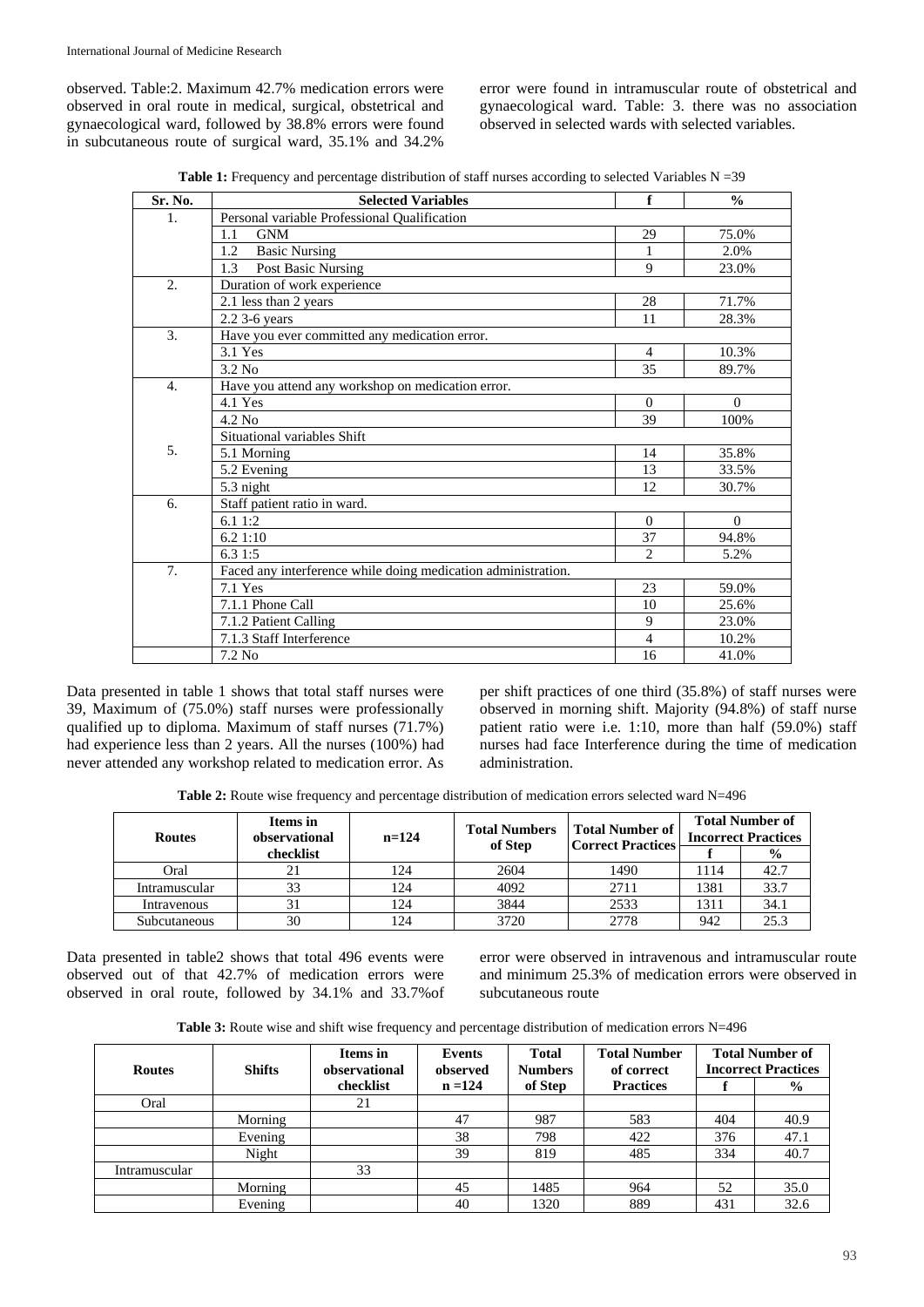|              | Night   |    | 39 | 1287 | 858  | 429 | 33.3 |
|--------------|---------|----|----|------|------|-----|------|
| Intravenous  |         | 31 |    |      |      |     |      |
|              | Morning |    | 50 | 1550 | 1067 | 483 | 31.1 |
|              | Evening |    | 41 | 1271 | 850  | 421 | 33.1 |
|              | Night   |    | 33 | 1023 | 616  | 407 | 39.7 |
| Subcutaneous |         | 30 |    |      |      |     |      |
|              | Morning |    | 48 | 1440 | 1083 | 357 | 24.7 |
|              | Evening |    | 44 | 1320 | 1009 | 311 | 23.5 |
|              | Night   |    |    | 960  | 686  | 274 | 28.5 |

Data presented in table 4.3 depicts most of error 47.1% occurred in administration of oral route in evening shift, as followed by 40.9% and 40.7% error occurred in morning and night shift.

|  |  |  | Table 4: Chi square value showing shift wise association between selected wards with selected variables. N=39 |  |  |  |
|--|--|--|---------------------------------------------------------------------------------------------------------------|--|--|--|
|--|--|--|---------------------------------------------------------------------------------------------------------------|--|--|--|

| <b>Selected Variables</b>                                                                                |                          | <b>Medical</b>            |                    | <b>Surgical</b> |             | Obstetrical        |              |                           | Gynecology         |                |                           |                    |
|----------------------------------------------------------------------------------------------------------|--------------------------|---------------------------|--------------------|-----------------|-------------|--------------------|--------------|---------------------------|--------------------|----------------|---------------------------|--------------------|
|                                                                                                          | df                       | $\overline{\mathbf{x}^2}$ | P value            | df              | ${\bf x}^2$ | P value            | df           | $\overline{\mathbf{x}^2}$ | P value            | df             | $\overline{\mathbf{x}^2}$ | pvalue             |
| Morning                                                                                                  |                          |                           |                    |                 |             |                    |              |                           |                    |                |                           |                    |
| Professional Qualification<br>1.1 GNM<br>1.2 Basic Nursing<br>1.3 Post Basic Nursing                     | $\overline{c}$           | 1.10                      | $0.77^{NS}$        | 3               | 1.40        | $0.97^{NS}$        | 3            | 1.11                      | 0.92 <sup>NS</sup> | $\overline{4}$ | 2.29                      | .678 <sup>NS</sup> |
| Duration of work experience<br>2.1 less than 2 years<br>2.2 3-6 years<br>2.3 7-10 years $2.4 > 10$ years | $\overline{4}$           | $\overline{2}$            | 0.73 <sup>NS</sup> | $\mathbf{1}$    | 0.43        | 0.63 <sup>NS</sup> | 2            | 1.53                      | 0.83 <sup>NS</sup> | $\overline{4}$ | $\overline{c}$            | 0.93 <sup>NS</sup> |
| Staff patient ratio in your ward.<br>3.11:2<br>3.2 1:10<br>3.3 1:5<br>Evening                            | 5                        | 1:2                       | 0.87 <sup>NS</sup> | 5               | 4:43        | 6.63 <sup>NS</sup> | $\mathbf Q$  | 5                         | $1.73$ NS          | 2              | 1:4                       | 0.77 <sup>NS</sup> |
| Professional Qualification<br>4.1GNM<br>4.2Basic Nursing<br>4.3 Post Basic Nursing                       | 6                        | 8.56                      | 0.84 <sup>NS</sup> | 12              | 12.5        | 0.28 <sup>NS</sup> | $\mathbf{1}$ | .32                       | 0.57 <sup>NS</sup> | $\tau$         | .73                       | 0.74 <sup>NS</sup> |
| Duration of work experience<br>5.1 less than 2 years<br>5.2 3-6 years<br>5.3 7-10 years $5.4 > 10$ years | $\overline{2}$           | 1.23                      | 0.26 <sup>NS</sup> | 3               | 3.6         | 0.26 <sup>NS</sup> | 4            | 2.23                      | .874 <sup>NS</sup> | $\overline{2}$ | 2.43                      | .860 <sup>NS</sup> |
| Staff patient ratio in your ward.<br>6.11:2<br>6.21:10<br>6.3 1:5                                        | $\overline{4}$           | 3:1                       | 0.63 <sup>NS</sup> | 5               | 4:43        | 0.83 <sup>NS</sup> | 2            | 4:53                      | 1.87 <sup>NS</sup> | 3              | 2:45                      | 089 NS             |
| Professional Qualification<br>7.1 GNM<br>7.2Basic Nursing<br>7.3 Post Basic Nursing                      | $\mathbf{1}$             | 1.56                      | 0.24 <sup>NS</sup> | $\overline{c}$  | 2.5         | 0.28 <sup>NS</sup> | $\mathbf{1}$ | .42                       | 0.51 <sup>NS</sup> | $\tau$         | 2.73                      | 0.776 Ns           |
| Duration of work experience<br>8.1 less than 2 years<br>8.2 3-6 years<br>8.3 7-10 years 8.4 > 10 years   | $\overline{\mathcal{A}}$ | 1.46                      | 0.44 <sup>NS</sup> | $\mathbf{1}$    | 1.3         | 0.48 <sup>NS</sup> | 3            | .22                       | 0.31 <sup>NS</sup> | 8              | 1.03                      | 0.79 <sup>NS</sup> |
| Staff patient ratio in your ward.<br>9.11:2<br>9.2 1:10<br>9.3 1:5                                       | 8                        | 3:1                       | $0.71^{NS}$        | 6               | 4:43        | 0.83 <sup>NS</sup> | 3            | 4.53                      | 1.87 <sup>NS</sup> | $\mathbf{1}$   | 3:45                      | 099 <sup>NS</sup>  |

Data presented in table 4.3 revealed that computed chisquare value showing that there was no association observed in selected wards with selected variables i.e. (professional qualification, duration of work experience, staff patient ratio). The findings shows medication errors were independent of personal and situational variables.

#### **Discussion**

The findings of the present study shows that, staff nurses had poor practices regarding administering of oral route in medical, surgical, obstetrical and gynaecological ward. These findings were consistent with the findings of the

further study with the purpose to assess the nurses perception regarding medication errors, total 687 observations were made, out of that124 (18.0%) having at least one medication administration error. The most common error observed was wrong administration. The median deviation from the prescribed rate was higher. Errors was more likely to occur when administration of oral medications techniques was not used properly and as the quantity of the drug was higher**.**

The present study findings show that the maximum of medications error were observed in oral route of transcribing error (72.8%) in evening shift of surgical ward.